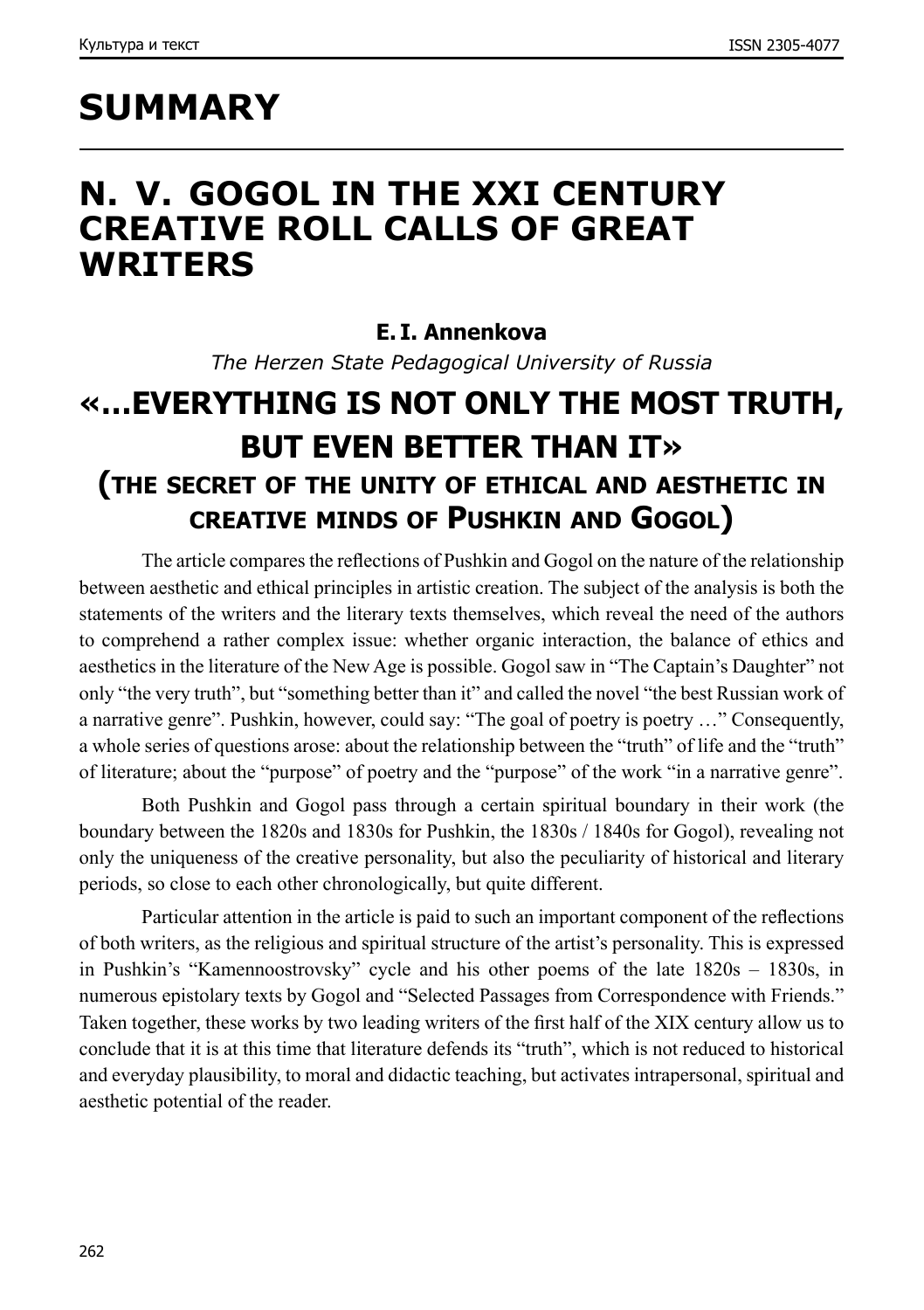#### **V.A. Voropaev**

*Lomonosov Moscow State University*

## **GOGOL AND PUSHKIN ON FAITH AND THE RUSSIAN STATE**

The article deals with the similarity of Gogol's and Pushkin's ideas about Russian statehood. Such similarity, according to the author, is quite natural and logical for the Russian Orthodox consciousness. These ideas are based on the gospel truths, the idea of autocracy and the Christian attitude to the people. Two Great Russian writers understood the necessity and vitality of the principles of Orthodoxy, Autocracy and Nationality for the Russian state. The article touches upon the issue of the monarchism of Pushkin and Gogol. New arguments are given in favor of Gogol's claim that Pushkin's epistle «You talked to Homer for a long time alone…», first published under the title «To N\*\*\*», is addressed to Emperor Nicholas I, and not to Nikolai Gnedich. This is indicated, in particular, by the draft lines of the poem (unknown to Gogol): «…Mighty Lord / With Homer long did you converse alone». For the author of «Stanzas», Tsar Nikolai Pavlovich was a «severe and mighty» tsar: «And the new tsar, severe and mighty, / On the border of Europe, cheerfully stood …» («It was time: our young holiday…», 1836).

#### **V. Ya. Zviniatskovsky**

*Mariupol State University*

## **"DO YOU KNOW THE UKRAINIAN NIGHT?" (PUSHKIN'S AND GOGOL'S UKRAINЕ)**

P. Kulish, author of the first Gogol's biography, never explained what "special fact" he had in mind when said that this fact valued much in the choice of Dikanka as a residence place for Pasichnik. Obviously "the special fact" was prime-minister Victor Kochubey "from Dikanka". Some features of "market conditions" also had place in Pushkin's interest in Kochubey's family history in "Poltava". Vasily Kochubey's fidelity to Peter I might be compared with the same fidelity of the poet's ancestor Hannibal and might be seen as a sign to Nicolas I whom Pushkin in the moment encouraged "to be like" his, Nicolas', ancestor, i. e. Peter I. In spite of that, there is no apparent [contradiction](https://context.reverso.net/%D0%BF%D0%B5%D1%80%D0%B5%D0%B2%D0%BE%D0%B4/%D0%B0%D0%BD%D0%B3%D0%BB%D0%B8%D0%B9%D1%81%D0%BA%D0%B8%D0%B9-%D1%80%D1%83%D1%81%D1%81%D0%BA%D0%B8%D0%B9/contradiction) with real Ukrainian history in Pushkin's "Poltava": he knew it in details (there are some examples in the article) and wanted to go to Poltava for some new investigations, however this visit was prohibited by Nicolas himself. Thus Pushkin's last hope in this sense was Gogol, whom he had seen (as appears from a review in "Sovremennik") as Ukrainian Walter Scott. "A May Night" by Gogol may be viewed as Gogol's first step on this road, as a complicated game with historic facts and cultural stereotypes as well.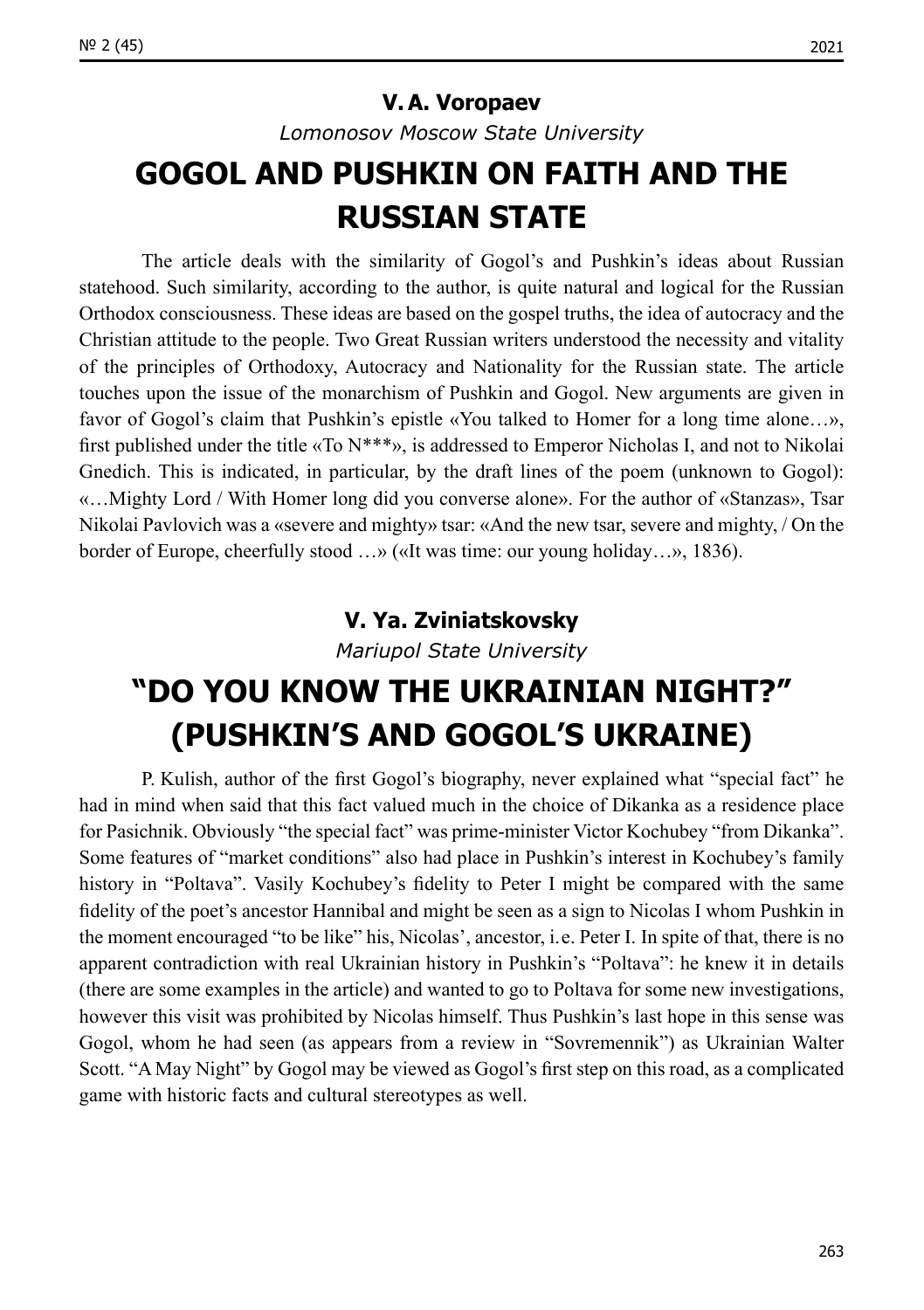#### **D. L. Riasov**

*"House of N. V. Gogol – the memorial museum and scientific library"*

## **GERMAN THEME IN THE WORKS OF A.S. PUSHKIN AND N.V. GOGOL: TO THE QUESTION ABOUT PROBABLE PARALLELS**

A. S. Pushkin and N. V. Gogol, from the time of their apprenticeship, gained a rich experience of personal communication with representatives of the German nation. At that same time, they had their first serious acquaintance with German philosophy, science, and art. Then they fall in fashion for German romantic literature, which was actively translated into Russian. Subsequently, each rethought this hobby in his own way. Lensky – the hero of Pushkin's verse novel "Eugene Onegin" – literally grew up on German literature. The protagonist of Gogol's early poem "Ganz Kuchelgarten" is close to this image.

Gogol's story "Nevsky Prospect" presented caricatured Germans. Here you can find similarities with some episodes of Pushkin's "The Undertaker", which also showed the life of German artisans (moreover, the shoemaker Gottlieb Schultz spoke broken Russian – although this did not affect the form of his remarks). Gogol, on the other hand, conveys the words of the tinsmith Schiller, imitating an accent. Perhaps the author of "The Undertaker" tried at first to win readers' favor to German characters. The shoemaker is friendly; he quickly finds a common language with Adrian and even invites him to the silver wedding celebration.

At the celebration, all the German guests drink copiously. The drunkenness of artisans is a stereotypical feature that is also found in Gogol's story. The undertaker is satisfied with the evening, until an inadvertently thrown toast prompts Adrian in his hearts to invite his "deceased clients". They visit him in their dreams. According to another stereotype, the images of the Germans were often associated with the demonic principle; it is after communication with them that unbelievability occurs. The presence of the dream motif and German images, the author's irony and the destruction of illusions – all this makes the novels "The Undertaker" and "Nevsky Prospect" related.

In Pushkin's story "The Queen of Spades" Hermann, the main hero, is the son of a Russified German. But his traditional German prudence does not quite match the final choice – to trust the irrational. Perhaps Hermann is ruined by internal contradictions. In contrast to him, Krugel from Gogol's play "The Players" actually refuses to accept his connection with his historical homeland. He does not experience internal throwing and is not a loner. He has a special role in the game, which he adheres to.

Gogol largely followed Pushkin's tradition of depicting German types. However, it should be admitted that a significant part of the given examples can be explained at the typological and poetic levels. The images deduced by the authors largely predetermined the further approach to the disclosure of the German theme in Russian literature.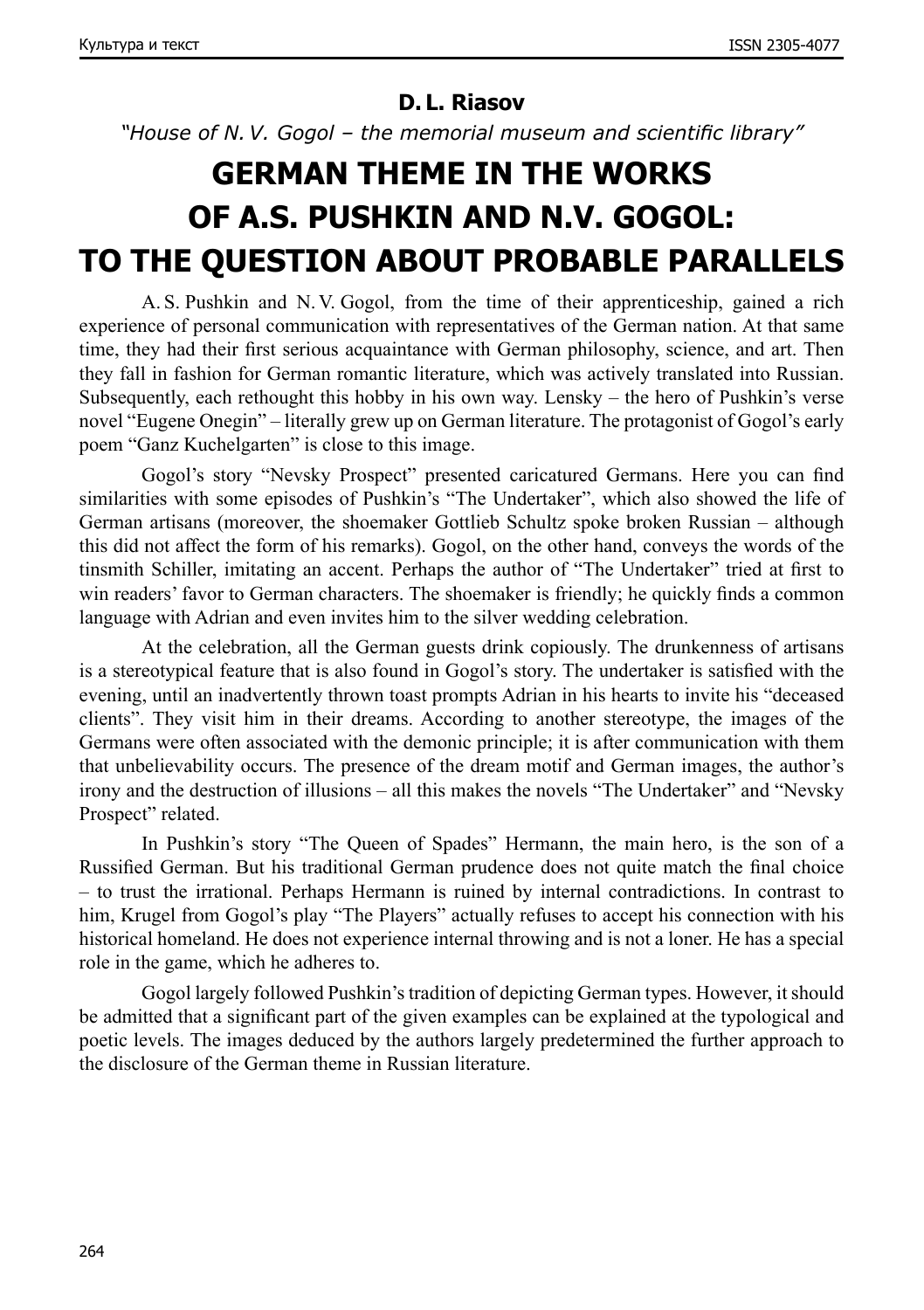#### **D. R. Goperhoeva**

## **REFLECTIONS OF N. V. GOGOL ABOUT HIS TRAVELS IN RUSSIA AGAINST THE BACKGROUND OF A. S. PUSHKIN'S LITERARY TRAVELS**

The article describes the views of A. S. Pushkin and N. V. Gogol on travels and their descriptions (travelogues). Two great Russian writers addressed this topic in the mid-1830s–1840s, a period most productive for travelers in Russian literature.

Pushkin traveled a lot around Russia, but he never managed to visit abroad. A trip to Arzrum together with the army in the field became a kind of substitute for such a trip, since the poet, without leaving the borders of Russia, actually ended up in another, "eastern" world. The description of the trip became the basis of the travel guide "Travel to Arzrum during the campaign of 1829". In it, Pushkin shows the East from the standpoint of educated European, debunks persistent literary myths. He formulates many of his impressions differently: precisely and clearly. However, the trip, partly to the already familiar places of the Caucasus, inevitably evokes in him both memories and personal questions about the assessment of his work, about the purpose of the poet and poetry.

The poet also addressed himself to the travel theme in the article "Travel from Moscow to St. Petersburg". Referring to "Journey from St. Petersburg to Moscow" by AN Radishchev, Pushkin in his article raised issues that remained problematic for Russian life even 40 years later.

Though having traveled a lot throughout Russia and abroad Gogol did not write a travel guide, but the travel topic was relevant to him. In a letter to A. P. Tolstoy "We need to travel around Russia", included in "Selected Passages from Correspondence with Friends," he relies on the idea of knowing his country, people's life and, finally, himself, even through a trip to familiar places. He also gives very specific recommendations on the mood with which to embark on the road. It is there that a citizen is able to understand the pressing problems of the country and devote himself to solving them. Travel, according to Gogol, can become a means of overcoming inner ignorance and help in the fight against a general spiritual crisis.

### **LIFE AND WORK OF N. V. GOGOL**

#### **O. Yu. Robinov**

*"The House of N. V. Gogol memorial museum and scientific library"*

### **MOSCOW CHURCHES IN THE LIFE OF N. V. GOGOL**

The article provides information about Moscow churches visited by Nikolai Gogol during his stay in the "ancient capital". Some of these churches still preserve the memory of their parishioners. Thus, for example, in the house church of the Holy Martyr Tatiana at the Lomonosov Moscow State University, where the writer was buried, every year on the day of his memory (February 21, according to the church calendar), a memorial service is held. There is also a church of St. Nikolaos of Myra in Stary Vagankovo in Moscow, on the fence of which there is a memorial plaque dedicated to the fact that N.V. Gogol prayed in this church.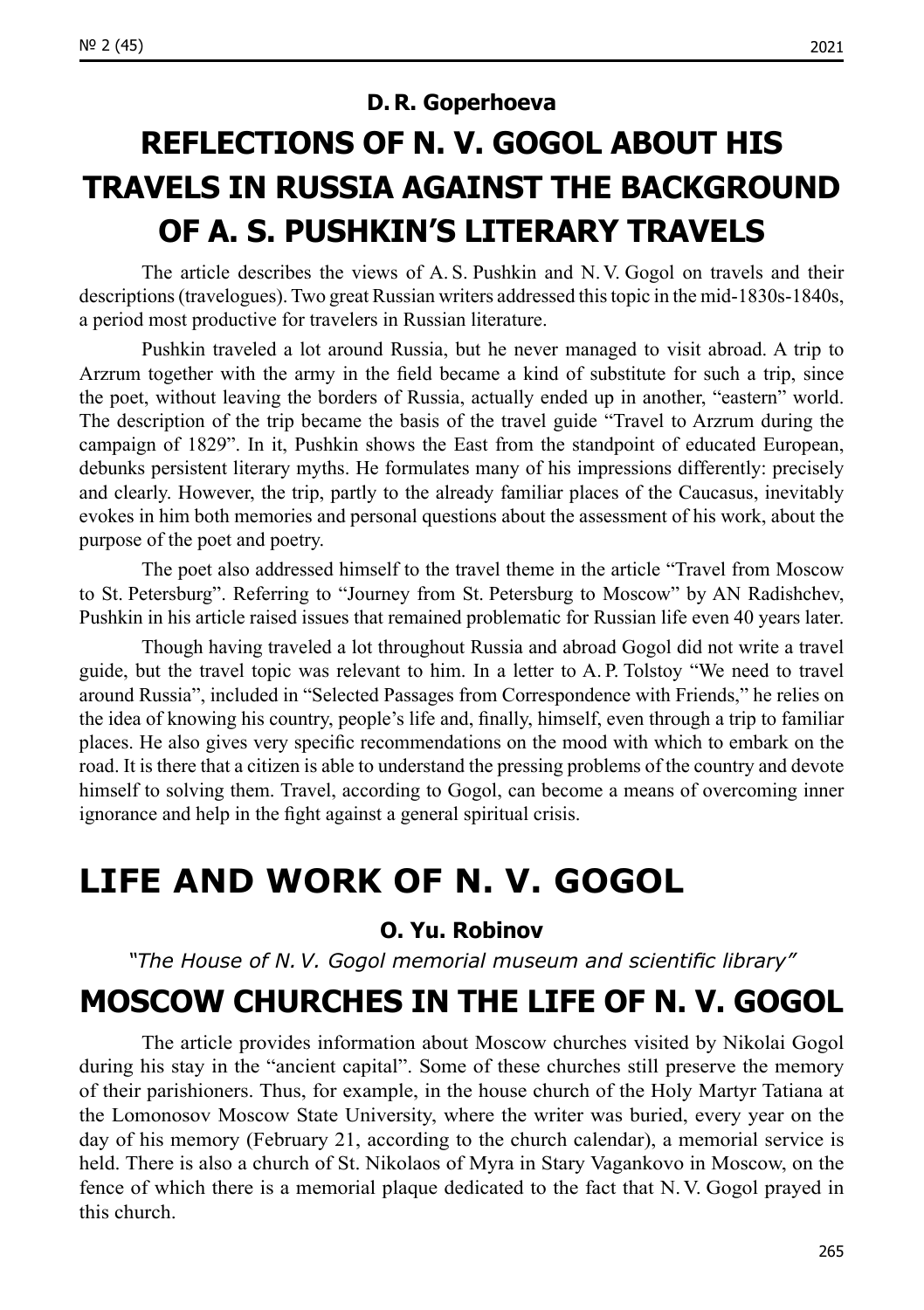The article tells about those Moscow churches mentioned by N. V. Gogol in his personal notes. They suggest that some temples interested the writer and, perhaps, he visited them. Others probably served as a reference point for Gogol, as they are given in his notes for a more accurate description of a particular place in Moscow.

In detail, the article examines two parish churches the writer visited during his long stay in Moscow. Both of them were located near the well-known Moscow addresses of Gogol. The first of the temples is the unpreserved Church of Sava the Consecrated in Bolshoy Savvinsky Lane, which stood on the Devichye Field, not far from the house of M. P. Pogodin, where the writer stayed more than once. The second is the temple of St. Simeon the Stylite (Introduction to the Church of the Most Holy Theotokos) on Povarskaya Street, which stands not far from Gogol's last refuge in the house of Count A. P. Tolstoy on Nikitsky Boulevard.

The article provides historical and local history information about these Moscow churches which might have played a significant role in the spiritual life of Nikolai Gogol. A detailed description of their appearance during the life of the writer, their architectural features, as well as their current state is given.

#### **А. I. Ivanitskiy**

*Institute of Higher Humanities Research, Russian State University for the Humanities*

## **SPACE EVOLUTION IN GOGOL'S WORKS: MORPHOLOGICAL ORIGINS**

In Gogol's first cycle "Evenings on a farm near Dikanka" the world space was polycentral one, where the way into the distance was transformed in its culmination into the way into deep. Petersburg was for "Malorossia" not the empire's center, but infernal and unreal pole (especially in the novels «The night before Christmas» and «The fair in Sorochinzi»).

Though after Gogol's removal from Ukraine to Petersburg in 1834 in his «Revisor» appeared the radial-ray axis "St. Petersburg – province" the meaning and the very reliability of which decreases with distance from the center of power. In the dénouement of "Revisor"» (1846) and in the «The chosen fragments from the correspondence with friends» (1847) it led Gogol to the baroque identification of the state with the man's soul as two God's incarnations. In the same comedy however, the capital and its hierarchy of the power was exposed because of the daemonic meanings of Petersburg, that came from "Evenings…".

In the first volume of the poem "Dead Souls" it determined Gogol's return from the radial-ray axis "capital – province" to the early polycentral structure. In the concluding chapter of lyrical appeals to "Rus", the center and the peripherycorrelate vertically, like the underground core and the surface periphery. But now the poles of the terrestrial-Underground vertical were not the ancestor and the descendant, but the ideal essence of the world and its material "dead" shell. The emancipation of this shell in two following volumes, that is heralding in the final of the first one, transforms Russia from the field of the horizontally moving to the subject of the flight in the sky.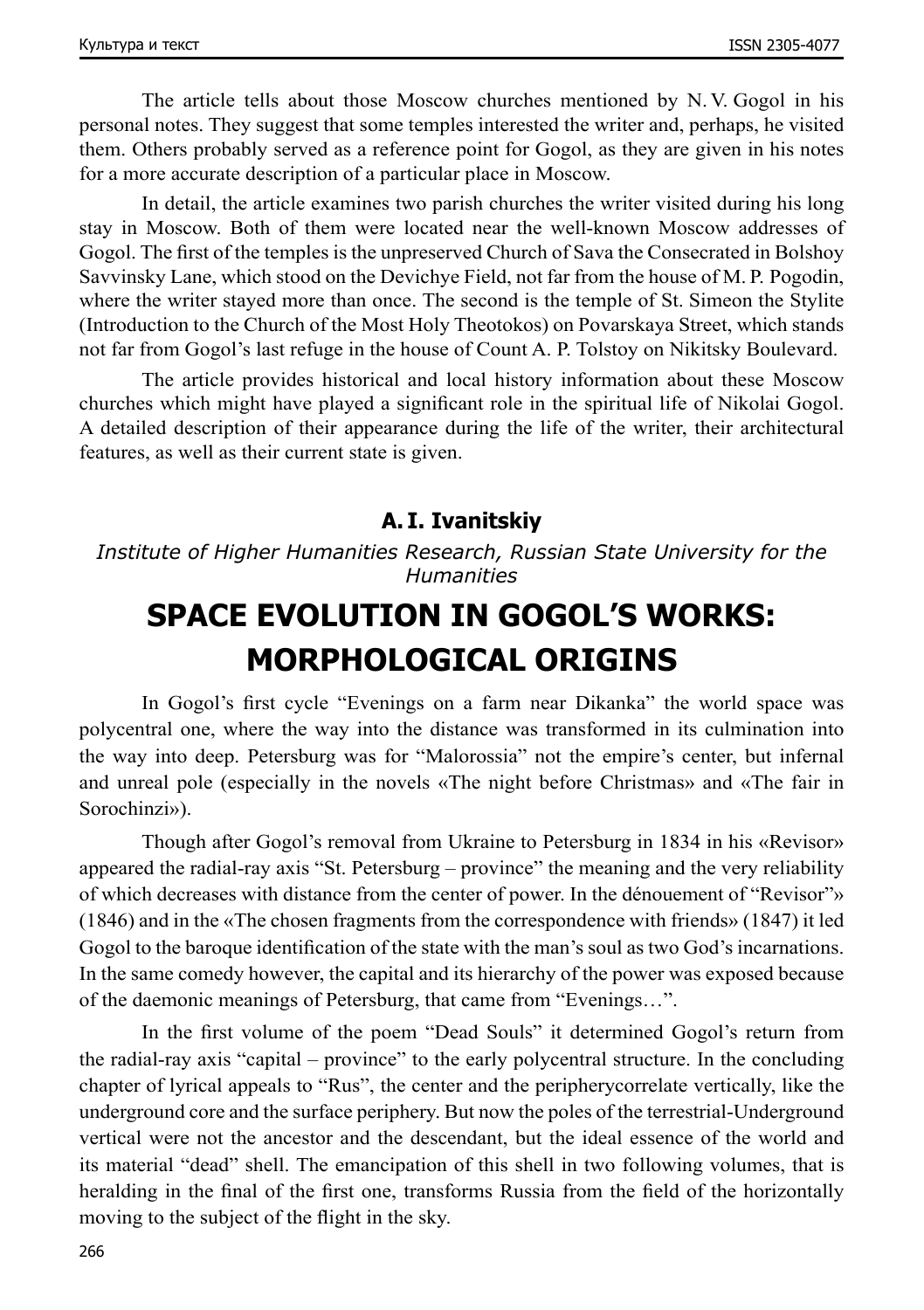#### **V. D. Denisov**

*Russian state hydrometeorological University*

## **«ARABESKUES» BY N.V. GOGOL' AND CREATIVITY OF «LYUBOMUDRY»**

Unlike "romantic stories" by Venevitinov, "Arabesques" were substantiated by contemporary Russian life and were oriented towards it. Gogol's article "Sculpture, Painting and Music" contains something Venevitinov's article of the same name did not (and could not!) contain: a direct critical assessment of modernity "through" art. The Russian "today" story about St. Petersburg was also critically portrayed in Arabesques. At the same time, the genre of the historical novel was represented by its two scattered and multi-style "chapters" attributed to the early work of the author. That is, the complete image of the past was doubtful: according to the author, he then destroyed the recreated historical whole as imperfect, leaving only 2 passages checked by the seal. And this declared burning of the historical novel emphasized the peculiarities of the new whole, which is now formed by the cycles of "Evenings", "Arabesques", "Mirgorod", which combined the historical and the modern in different ways.

This allows us to understand the role of the artistic-historical fragment "Life", which is close to articles in the scope and comprehension of history, and in terms of the genre – to the chapters of a historical novel. Here all the previous development of Ancient world leads to the dawn of new Christian world. And the fragment itself, as it were, begins a kind of a large "synthetic" story about "life", combining science and art, history and modernity. However, the contours of such a form and its content possibilities are only outlined, for the second part of "Arabesque", which begins with "Life", instead of a holistic "dramatic" narrative, is filled with such disparate "forms of time" as articles, a fragment of a historical novel, a story.

Against this background, one can clearly see those aspects of Gogol's talent, which predetermine the peculiarities of the writer's creative method in "Arabesques": the philosophical and vital relevance of his works; an attempt to combine art and science, intuitive and rational; attention to the personal to the extent that it "now" reflects the "eternal", universal and popular; integrity, historical accuracy, depth and "lyricism" of the created picture; the desire to reflect the past and the present in adequate "forms of time".

The collection "Arabesques" is distinguished by its fundamental depiction, which was emphasized by its title. It is the subjective, "lyrical", artistic principle that has determined the vivid imagery and interconnection of the "different works" of the author. Probably, the alternation and combination of "personal" and "impersonal" points of view on the depicted should have contributed to its reliability, create space and depth of the picture of the world, unite its disparate parts. This combination of objective and subjective, universal and national, past and present is characteristic of artistic things. It was they who, in Gogol's collection, indicated a gravitation towards a certain "synthesized" large epic form, which could potentially show reality in its development, historical interconnections and would acquire the features of a novel, although it could not be equated with it.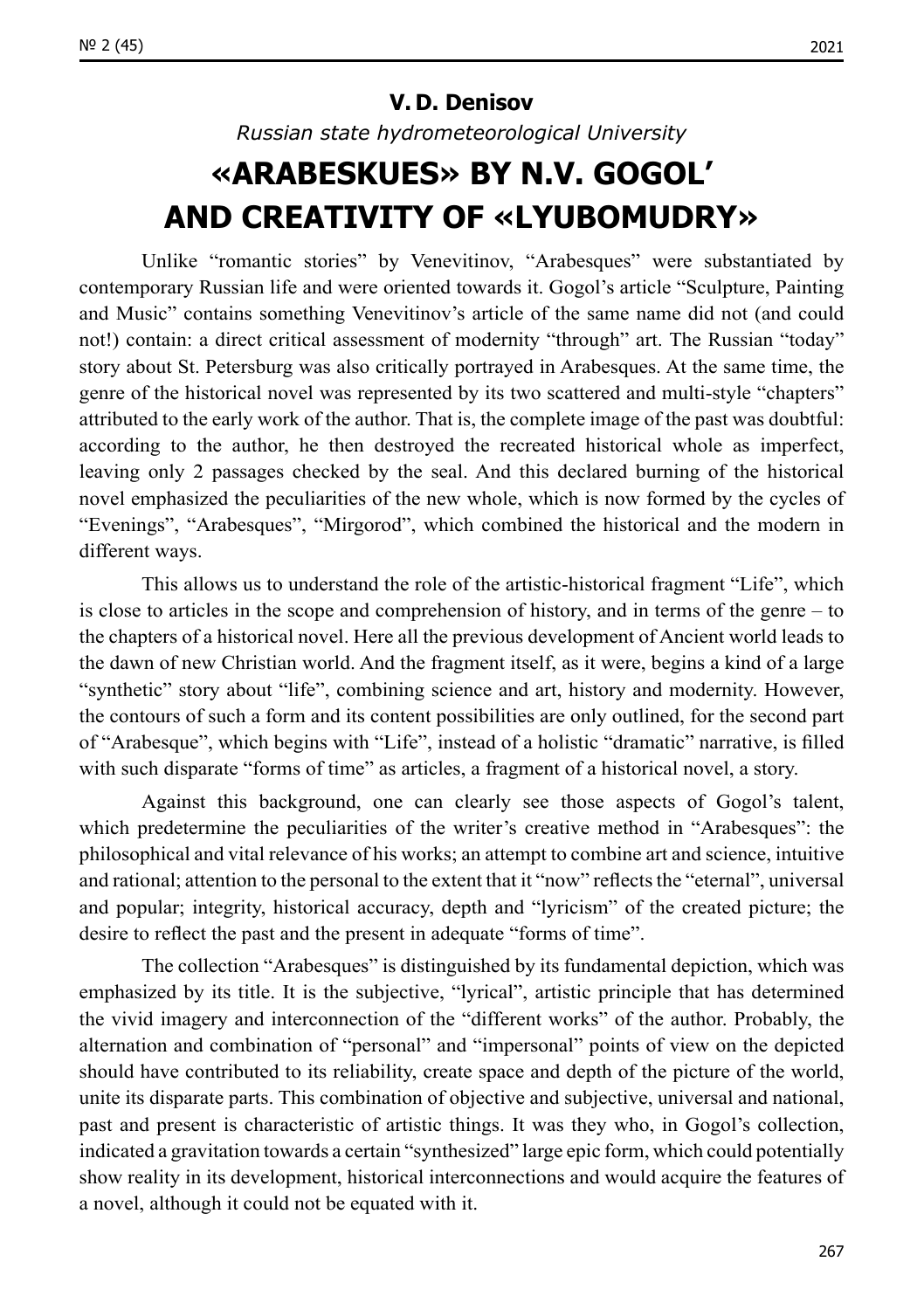# **LITERARY DATES**

### **130 YEARS FROM O.E. MANDELSTAM**

#### **O.B. Zaslavskii**

*V. N. Karazin Kharkov National University*

## **CHAOS WITHOUT COSMOS (ON THE POEM BY O. E. MANDELSTAM "TELL ME, DESERT DRAFTSMAN…")**

Structural-semantic analysis of the Mandelstam's poem "Tell me, Desert Draftsman…" is carried out. The most part of works devoted to this poem is based on factors external with respect to the text and meaning. Meanwhile, we are interested just in its inner structure. We suggest interpretation of a number of mysterious fragments. In particular, this concerns "Judaic troubles". We give the following explanation. The "trouble" of the Judish people is the conservation of self-identity in spite of scattering over the whole world. In the case under discussion, grains of sand are being scattered continuously and change their position. However, wind supports the same cyclic process in continuous alternation of "experience" and "babble". In a given context, combination "Arabic – Judaic" acquires a special meaning since it is a matter of conservation of self-identity in an alien environment.

We find interlingual interference. Its meaning is related to the motifs of mutual metamorphosis and inseparability of entities typical of primary chaos. Unification of two different words "**tr**epet" (trembling) and "zaboty" (troubles) by means of "ve**tr**" can be phonetically justified due to French as a subtext. This is obtained due to combinations "tur", "tour" and their juxtaposition with "**tr**" in the Russian version. Namely, the words «**t**o**urb**illon» (vortex) and «**turb**ulent» belong just to the semantic sphere connected with wind. The sphere of troubles includes "**tr**o**ub**ler" (disturb, make troubles).

In the real desert it is only wind that serves as an agent of transformations. As a matter of fact, it realizes the function of draftsman since only wind can draw new lines of barkhans. Therefore, linear and cyclic processes turn out to be two inseparable sides of the unified whole. The combinations of oppositions reveals itself also in "Judaic troubles". Wind scatters sand but it also reproduces consistently the same structure in the combination of "experience" and "babble". In this sense, "Judaic troubles" refer not only to the process of scattering but also to the resistance with respect to it.

The crucial property of the world embodied in the poem, is the impossibility of unambiguous separation to opposite entities – creator and destroyer, creation and annihilation, linear and cyclic processes, etc. In this case, no cosmos creates from chaos, the world remains "not embodied". Both agents (Draftsman and wind) represent inseparable unity.

Desert is a combination of dynamics and zero final result. Here, a full-fledged creation is impossible (in particular, stable forms typical of human culture cannot appear) but also full destruction is absent. The process never ends up and the final result is never reached. As a result, bad infinity appears that repeats unsuccessfully the same things and does not create any qualitatively new.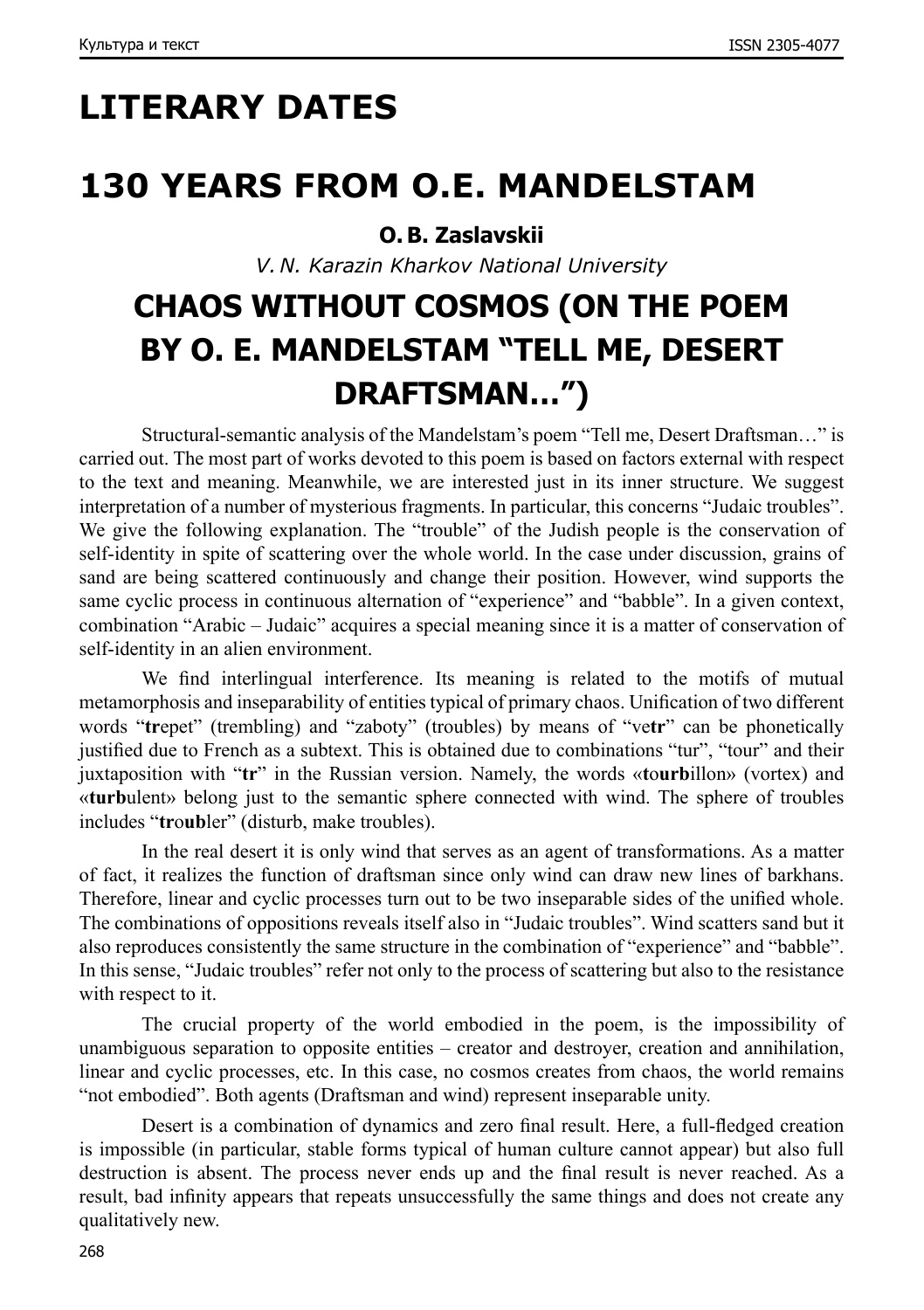## **FORGOTTEN NAME**

#### **E. N. Stroganova**

*A. N. Kosygin Russian State University (Technology. Design. Art), The Institute of Slavic Culture*

## **TO THE 200TH ANNIVERSARY OF NADEZHDA DMITRIEVNA KHVOSHCHINSKAYA: ABOUT THE DATE OF THE WRITERS BIRTH**

The article considers the question of the date of birth of the famous Russian writer of the second half of the XIX century Nadezhda Dmitrievna Khvoshchinskaya, who was published under the name V. Krestovsky-pseudonym. In literary studies, information has been established that the writer was born in 1824 or 1825. However, documents related to the members of the Khvoshchinskies, which are stored in the State Archive of the Ryazan Region (GARO) and the S.A. Yesenin Museum-Reserve (RSMSE, Khvoshchinsky Foundation), allow us to say that the year of birth of the writer is 1821, which means that in 2021 her 200th anniversary should be celebrated. Possible reasons for the lack of reliable information about Khvoshchinskaya's biography are discussed, in particular, the writer's unwillingness to advertise her identity. Attention is also focused on the question of the incorrect portrait representation of Khvoshchinskaya in the 6th volume of the biographical dictionary "Russian Writers. 1800–1917", where her image is replaced by a portrait of her namesake.

### **TEXT. CONTEXT. INTERTEXT**

#### **E. N. Proskurina**

*Institute of Philology SB RAS Novosibirs*

## **PUSHKIN'S ALLUSIONS IN B. VOLKOV'S STORY «STEPPE RAVEN»**

The article analyzes the story of the forgotten writer of Eastern emigration B. N. Volkov «Steppe Raven» in dialogue with the works of A. Pushkin. The story, in all likelihood, is one of the chapters of the writer's missing novel «The Kingdom of the Golden Buddhas.» The story depicts one of the transitions of the hero-narrator from Russia to Mongolia, biographically related to the time of Volkov's service in the Siberian government during the Civil War. The goal of the article is to show the stylistic devices, plot elements, artistic details, and subtexts of the story, which provide the grounds for seeing in it the allusions to Pushkin's works. Pushkin's diary notes, «Journey to Arzrum», and a poetic message to «Kalmychka» are involved in the research. The article shows Volkov's original approach to Pushkin's texts. Stylistically, Volkov's story correlates with Pushkin's prose by the laconicism of the narrative speech, the simplicity, clarity and accuracy of the events depicted. In this case, the work correlates with the story «The Station master». This refers to the description of the household details of a Mongolian dwelling. We correlate Volkov's story with the aforementioned story in the situation of "the military at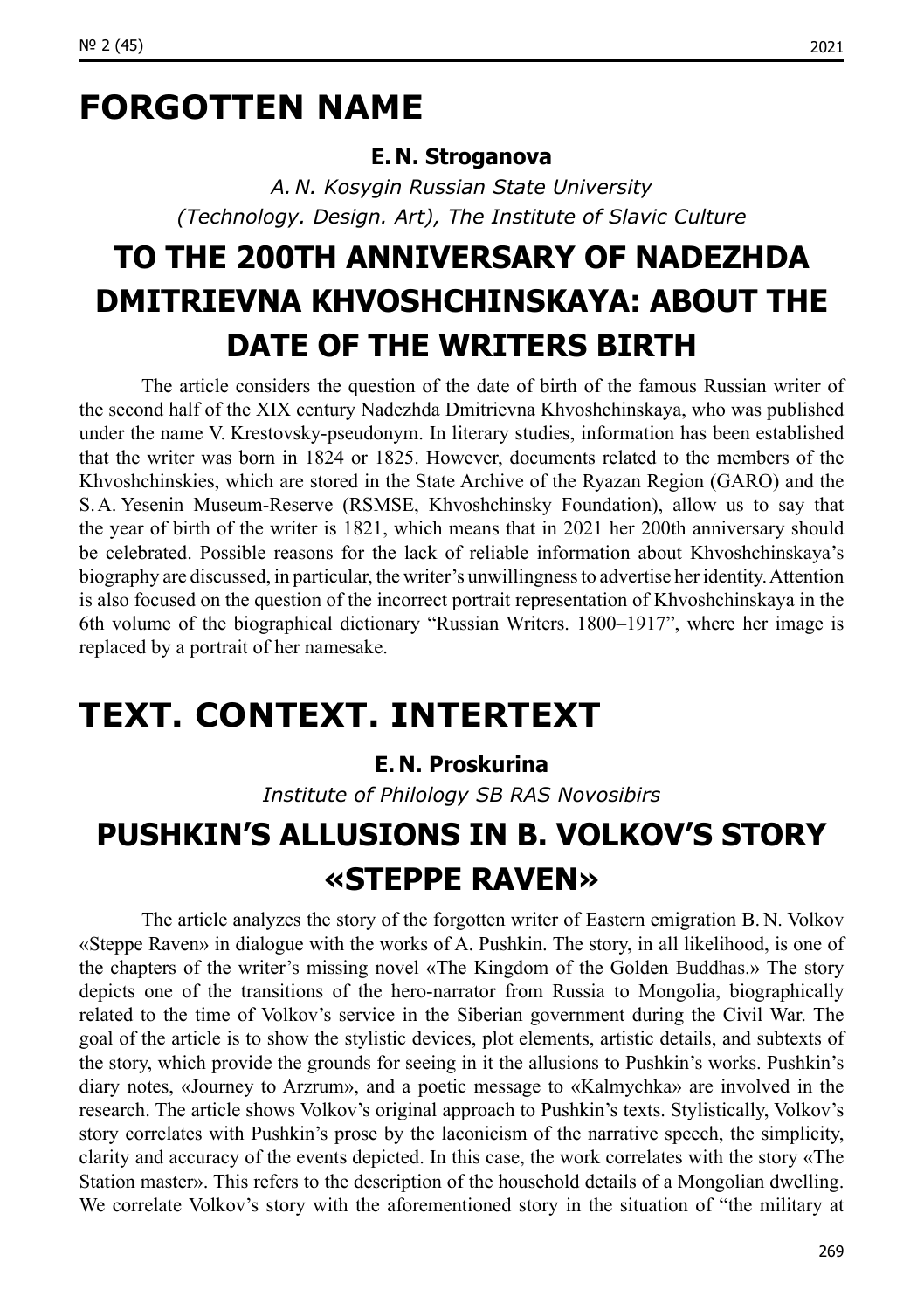quartering", which implies the movement of the plot in the direction of a love affair. The variant of the named plot realized by Volkov in accordance with the model «a civilized hero and a savage girl». In Volkov's story, the alleged beginning of the love story is outlined by the introduction of the image of the young heroine into the plot. However, the further movement of the plot shows its discrepancy with the canonical matrix "a civilized hero and a savage girl". The option «love for a stranger» is transformed here into a situation of hospitable hetaerism. It is here that the textual intersection with the Kalmyk episodes of Pushkin's texts arises. At the subtext level, Volkov plays up the image of Circe, nominally introduced by Pushkin into the text of the Kalmyk episode in his "Journey to Arzrum". The dialogue with Pushkin is realized by Volkov's method of paraphrasing Pushkin's metaphors. However, the behavior of Pushkin's young Kalmyk woman bears little resemblance to this archetypal image of the seductive goddess. In Volkov's story, on the contrary, the image of a young Mongolian beauty is much more distinctly endowed with the features of Circe. Flirtatious movement of the shoulders, exposing the body by «just» throwing off a fur coat, the shining of laughing eyes – all these details show naturalness and ingenuity in the art of seduction, as if inherent in the blood of a young charming woman. As the analysis of"Steppe Raven" has shown, Volkov seems to be deliberately rewriting Pushkin's Kalmyk episodes in it.

#### **O.A. Bolshev**

*St. Petersburg State University*

### **LIMONOV'S "TRACE" IN THE PROSE OF ZAKHAR PRILEPIN**

The article expands on the analysis of the plot-semantic structure of Z. Prilepin's story "Matches and tobacco, and all that" (2016), in which a polemical dialogue with E. Limonov plays a significant role. Prilepinsky's story permeates the idea that a true poet is most often a passionate, a fearless fighter, and poems are born from the same energy that is capable of moving an individual into battle or into a street fight. Meanwhile, in his confessional and autobiographical works, as well as in political journalism Limonov, the opposite point of view is emphasized: "Reading books and writing poetry develop shyness and slow down the muscle reaction that should be immediate." In Limonov's novels The Teenager Savenko and The Young Scoundrel, the autobiographical hero constantly oscillates between the bohemian sophistication necessary for poetic creativity, and the brutal cruelty, without which it is impossible to exist in a semicriminal environment where the action takes place. These hesitations of the hero, of course, bear the imprint of the personal psychological experience of the writer and politician Eduard Limonov. It can be argued that his biographical text developed under the sign of the above-mentioned collision: at first, the future leader of the NBP consumed, in his words, "horse doses" of culture, losing courage (this stage is reflected, in addition to the above-mentioned novels, also in such works as " Taming the Tiger in Paris "), and then, having completely succeeded in the literary field, in fact, gave up his refined creative activity for the sake of a severe political struggle (and war) and became a violent and brutal leader of an extremist party.

In his story, Prilepin explicates the discussion of whether poetry hinders or helps to fight and fight with the help of a rather obvious quote from Limonov's novel "The Teenager Savenko" (1982), where an autobiographical hero cannot put both a notebook of poems and a weapon in his pocket. These fluctuations "between the gang and the bohemian" (A. Orlova) are the most important invariant in most of Limonov's works. On the contrary, Prilepin's story "Matches, Tobacco and All That" emphasizes that poetry is a powerful and effective weapon.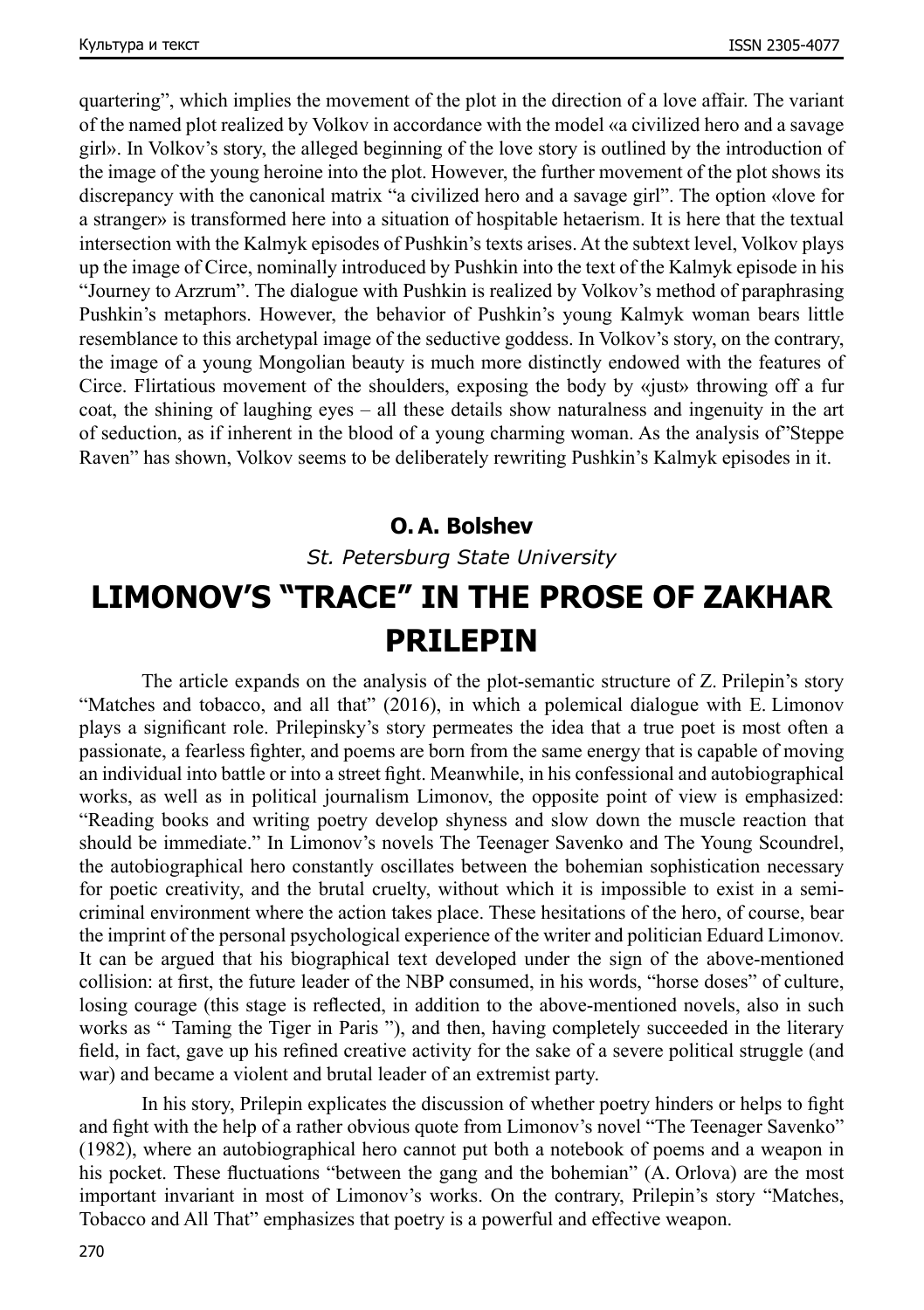*FSBEI of Higher Education Novosibirsk State Pedagogical University»*

## **MOTIFS OF "NATIVE" AND "ANOTHER" IN THE STRUCTURE OF THE "DOTTED LINE-NOVEL" "KHURRAMABAD" BY A. VOLOS**

The article deals with the role of the oppositions of «native» and «other» in the novel "Khurramabad" by A. Volos (2000). The motifs of «natives» and «others» are specific for character's attitude to each other and to the object world. Russian postcolonial novels about Central Asia are based on loss of the «second homeland» for the native Russian population and the departure to Russia which is «foreign» for them. In the 1990s‑2000s, Russian literature significantly updated the representations of the dichotomy of «native» and «foreign» / «another» at different levels of the poetics of the text. The title of the novel is a toponym of a «city of joy, green city» from Iranian and Turkic fairy tales. From «locus amoenus» it turns into a dangerous place marked by violence and grief. The novel consists of 14 chapters and several appendices. The non-diegetic narrator in the novel acts as a special kind of translator and commentator on to "another" world for the Russian reader. The narrative of the novel similarly to other post-colonial novels narratives, includes the use of an indigenous language and comments on local realities. All narratives of the novel are organized in chronological order: from the early 1930s, through the 1950s and 1970s to the 1990s, which was the time of the mass departure of Russians and the civil war. Their sequence is due first to the mastering of a «foreign» world, and then catastrophic loss of their homeland, property, and finally emigration to the unfriendly Russian countryside. The disaster of Khurramabad begins in the sixth chapter and ends with the author's personal disaster in the last Appendix of the novel. In the last chapters of the novel, the alienation becomes total, especially in the chapter «Stranger», the hero of which, before leaving for Russia, experiences the most intense alienation from his former and future place of residence. The attempt to change the identity of one of the characters in the novel in the chapter «Native» is only partially successful and leads to a tragic ending. Another group of characters for whom the division into their «self» and «another» is significant is the combatants of the local civil war and the actors of power, who seek power and control over all outsiders. They are characterized by dehumanizing animalistic metaphors («beasts»). Their «self» means power, group and clan affiliation. In the eighth chapter of the novel, a non-anthropomorphic Alien also appears in the form of a snake, which is later domesticated. The growing alienation of the characters ends with the author's own alienation in the final essay «Khujand Dotted Line».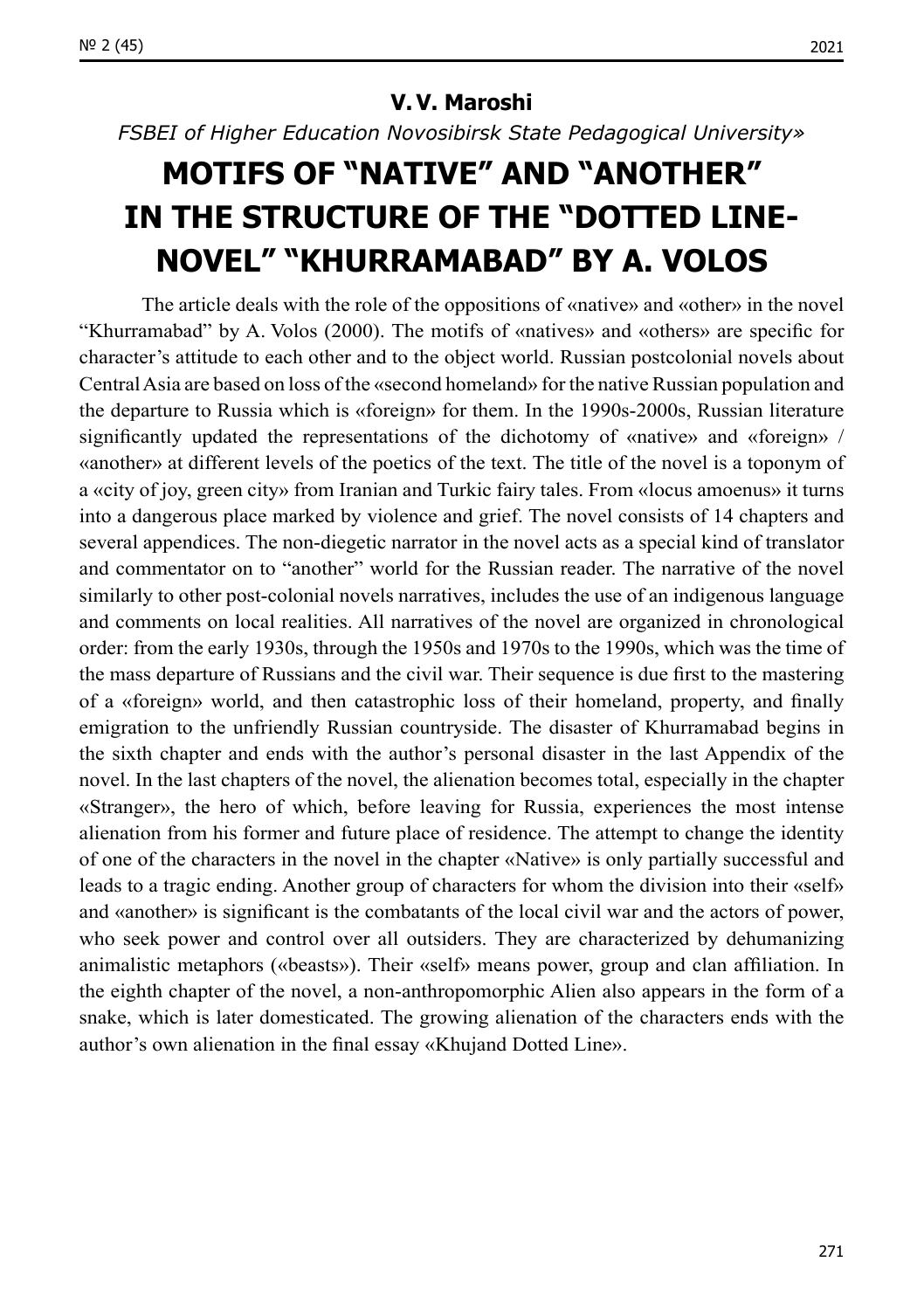## **POETICS**

#### **D.V. Krotova**

*Lomonosov Moscow State University*

# **ROMAN "ASPHALT" BY E. GRISHKOVETZ: THE PROBLEM OF SELF-REALIZATION OF THE PERSONALITY**

The article considers the main directions of artistic research of the central problem of E. Grishkovetz's novel «Asphalt» – genuine self-realization, contradictions between the external canvas of the life of a «successful person» and the absence of a true meaningful filling of it, corresponding to the deep internal needs of the individual. In the staging and understanding by Grishkovetz of the declared problem, parallels with the traditions of the prose of writers – «forty-year-olds» are traced.

The problem of incomplete realization of the essential intents of personality receives a multidimensional interpretation in the novel. The main areas of its disclosure are the dramatic (associated with the сharacter of Misha), tragic (narrative line of Julia) and comic (represented by the figure of Stepan). So, Misha's drama consists in the fact that with all the undeniable life successes, he cannot be freed from the feeling of internal emptiness and perceives that the most significant gifts of his nature – creative, artistic – remain undisclosed. The feeling of unrealization of personal potential is also characteristic of Julia: the way of her life seems prosperous and measured, but the heroine of the novel, as it is clear from the deployment of her storyline, keenly felt that life does not give her the opportunity of full self-disclosure, and therefore does not bring happiness. This is what caused Julia's tragic death. Misha's friend Stepan is also not quite happy, because he did not find himself and is experiencing a mental discord, but in the case of this character, these meanings are revealed largely from a comic angle.

Diagnosing the problem of insufficiency of human self-realization in the modern world, Grishkovetz as one of its most important and indicative symptoms puts forward the often occurring substitution of genuine feelings and attachments with superficial «communication» and «emotions». The problem of depreciation of true feelings is already posed on the first pages of the novel, where Misha reflects on the fact that the «ability to behave» attracts him in a person more than any other qualities.

The reflections on contemporary man and society presented in Grishkovetz's novel are inseparable from the «geographical» discourse: the novel «Asphalt» is a continuation of the tradition of the «Moscow text» of Russian literature. Problems, raised in the novel, are considered as characteristic of modern society as a whole, but Moscow discourse highlights them most clearly and definitely.

The central issues of the novel are reflected in its title. The metaphor of «asphalt» contains a whole complex of meanings: in addition to the fact that «asphalt» is connected with the sphere of Mikhail's job, it is also a symbol of the «gray» life, «gray weekdays», which suppress a person, depriving individual of the opportunity to listen to oneself and understand how he (or she) should build the life to feel happy and fully realize the inner potential.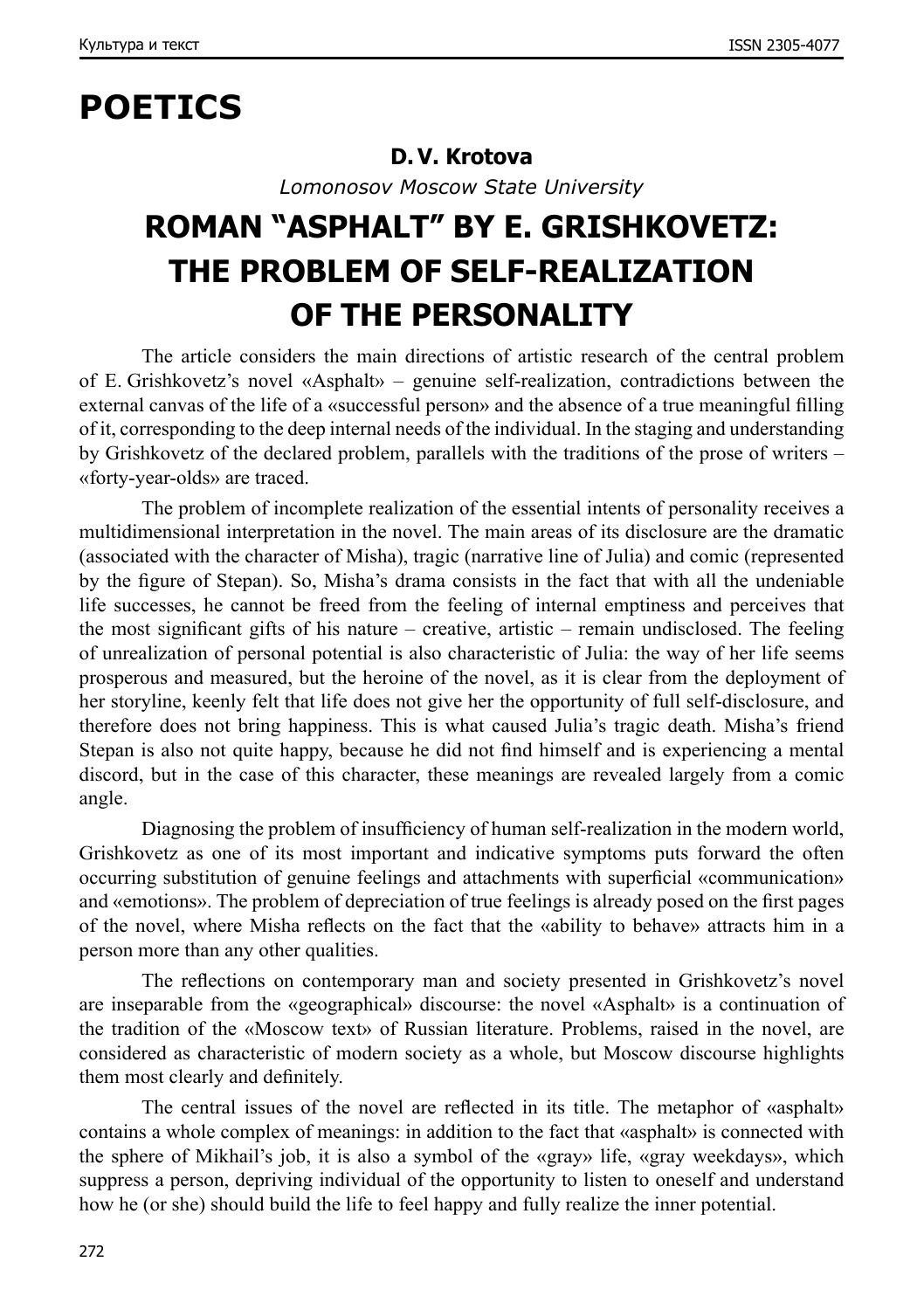## **ABOVE LINE OF ONE PRODUCT**

#### **S.V. Savinkov**

*Voronezh State Pedagogical University, Voronezh State University*

## **SEMIOTICS AS A TOOL OF ANALYSIS: I.S. TURGENEV'S SHORT STORY "MUMU"**

The actant structure of Turgenev's story represents two subjects of action – the barinya (lady) and Gerasim. The destruction of Mumu becomes their main goal. For the barinya, Mumu is a hostile being only because it dared to show self-will, refusing to accept her caress. For Gerasim, Mumu is the closest creature who, if ever, must perish, it must be by his hand. It is important that Gerasim acts not as the executor of someone else's will, but of his own. It is not the slavish submission of the master's will that guides him, but his own conscious decision. This is evidenced by Gerasim's transformation which, according to narrative logic, is possible only in relation to the subject of action.

The scene of Mumu's drowning is imbued with mythopoetic themes. The river, and the water, and the boat, and the plunge into the abyss – all this is very characteristic of Turgenev's mythology imagery. And, of course, this tragic action is performed under the auspices of the key (not only for this text, but also for Turgenev's work as a whole) semantic images – "silence" and "quietness".

"Silence" and "quietness" in this scene are repeatedly amplified and, one might say, magnified to cosmic proportions: it is not just quietness; it is the silence of non-existence. Symbolically, the death of Mumu means the contact with the death and non-existence of Gerasim himself (cf. his gesture of strangulation over his neck), after which, according to mythopoetic logic, the resurrection and transformation should take place. The fact that this is happening is indicated in the final part of the story. Gerasim returns home without permission. And this return is not an escape, but a departure filled with majestic solemnity.

The scene of the return is presented in sharp contrast to the scene of the drowning: in this case, the total silence is opposed by a full-sounding natural orchestra. This is how nature responds to Gerasim's "invincible courage", as if welcoming his release from any dependence.

The idea of overcoming attachment echoes the Nietzschean idea of overcoming the love to a "fellow-creature" in the name of the love to a "distant creature". The "fellowcreature" in this perspective is what holds a person, binds him to a place and thus deprives him of the opportunity to respond to the call of the distance and achieve great goals.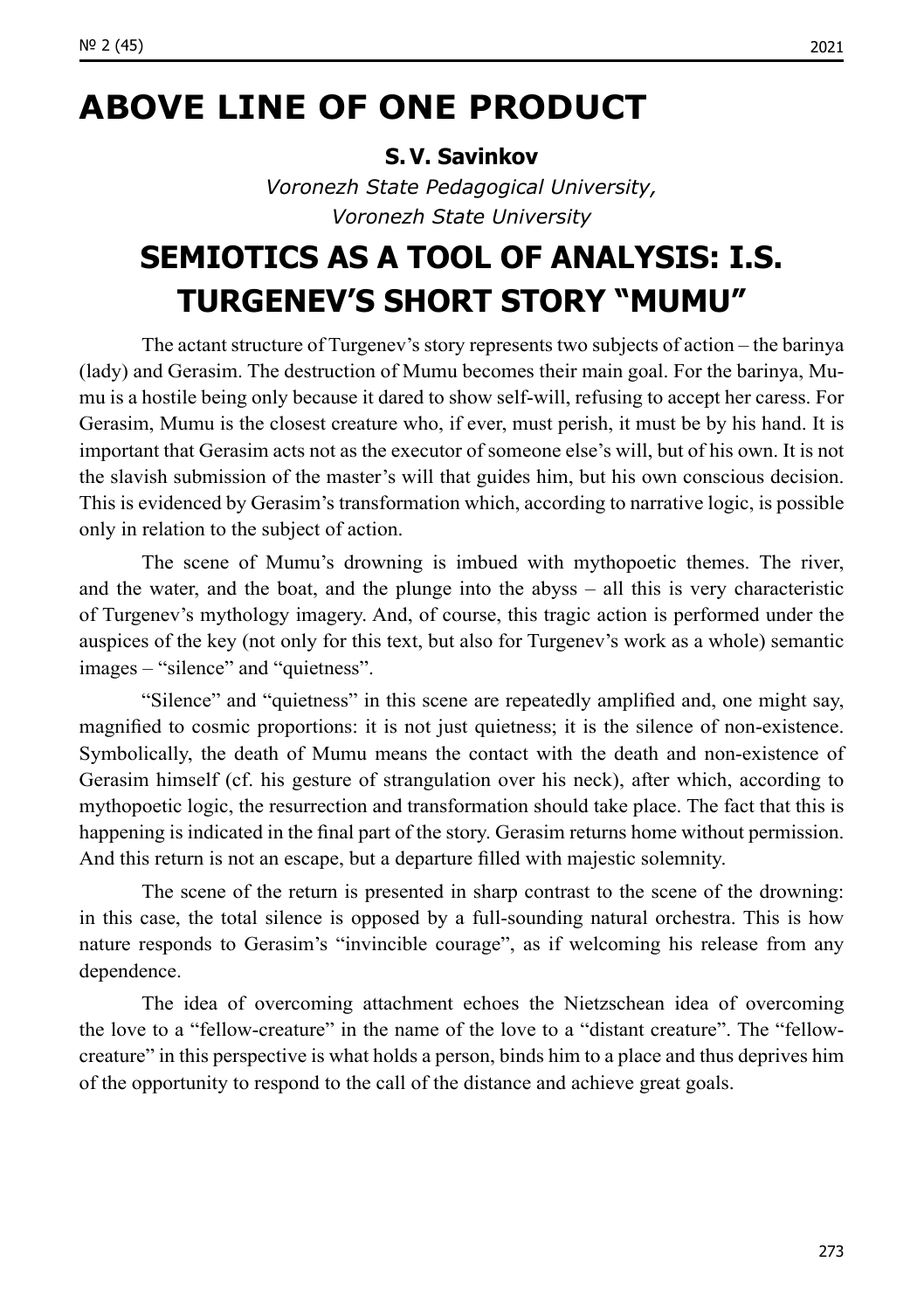# **LINGUISTICS**

## **COGNITIVE LINGUISTICS**

**L.A. Kozlova**

*Altai State Pedagogical University*

**M. M. Shlyakhova** *Altai State Pedagogical University*

## **SIMILE AS A MEANS OF THE AUTHOR'S WORLDVIEW MANIFESTATION**

The object of the article is simile, and the subject matter is the reflection of the author's worldview in it. The empirical material for the study is the corpus of examples collected from the novels and stories by Margaret Atwood, in which simile appears to be one of the author's favourite stylistic devices. Margaret Atwood's creative activity as well as the specificity of her style has been the object of numerous works by Russian and foreign linguists, yet, to our knowledge, the issue of the role of simile in the representation of Atwood's worldview has not yet been in the focus of scholar's attention. Starting from the hypothesis that the frequency of a stylistic device signifies its importance in conveying the dominant meanings of the text, we try to reveal the role of simile in the representation of Atwood's worldview.

As we state in the theoretical part of the article, comparison has always been in the focus of linguistic attention, turning to the linguist the facet that was in the centre of the leading paradigm.

Cognitive linguistics considers comparison as the main cognitive operation which carries out an important function in the processes of conceptualization, categorization and interpretation of the world. Linguists differentiate between two types of comparison: logical and artistic (simile). The main difference between them lies in the fact that the former plays an important role in conceptualization and categorization whereas the latter appears to be more important for the lingual interpretation of the world which is always characterized by the individual, or subjective character. As a fiction text presents the result of the conceptualization and interpretation of the world performed by a writer with the help of language, the analysis of simile in the cognitive aspect enables to reconstruct the author's worldview.

The interpretation of empirical material based on the integration of conceptual, linguostylistic and contextual types of analysis enabled us to reveal a wide and heterogenous gallery of mental images that serve as source sphere for similes, employed by Margaret Atwood in her works. These mental images may be conventionally subdivided into universal, culture-specific and individual with the borderlines between them being very fuzzy. With the help of universal images, the author seems to emphasize the similarity in the worldviews of representatives of different cultures as well as the to point out the problems of the contemporary world that may be solved only by a joint effort. A considerable part of the mental images underlying similes has a culture-specific character and represents the climate, geography, flora, fauna, traditions and everyday life of Canada.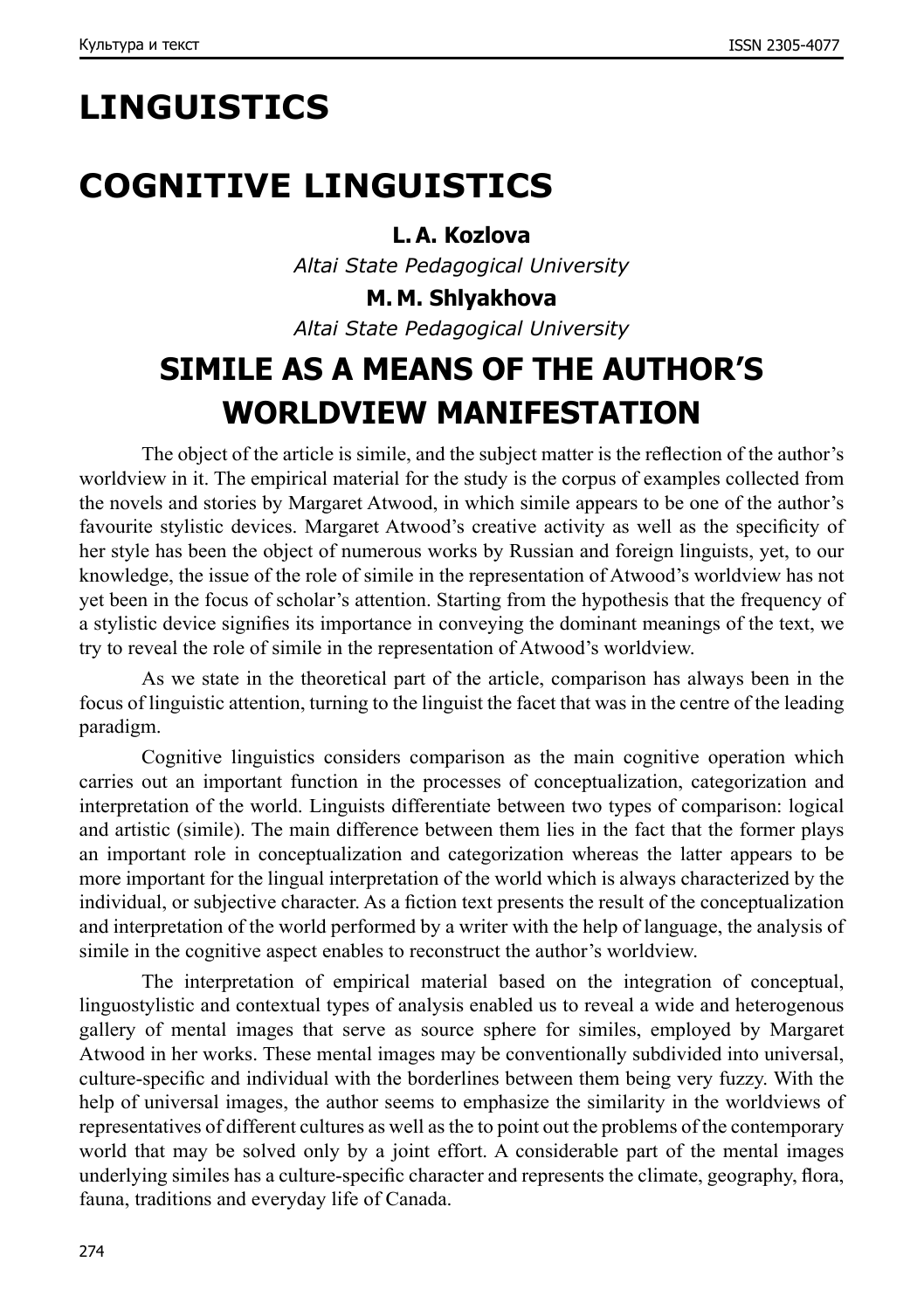The similes that are based on the individual mental images contribute greatly to portraying characters, their inner world and their emotional states. The analysis of similes employed by Atwood for portraying a typical Canadian woman of the middle of the XXth century reveals that the mental images underlying these similes lack originality and individuality which iconically manifests the mundane and prosaic way of the woman's life, the narrow horizons of her world. Portraying a Canadian woman of the late XXth and the early XXIst centuries as a creative personality, very similar to Margaret Atwood herself who is also known as an active advocate of feminism, the author draws an entirely different picture thus breaking the stereotypes and it finds manifestation in the wide palette of mental images underlying the similes. The analysis enables us to confirm the initial hypоthesis stating that similes play an important role in the representation of Margaret Atwood's worldview that has a heterogeneous character embracing the universal, culture specific and individual mental images.

### **POLITICAL DISCOURSE IN THE MIRROR OF MANIPULATION**

#### **Yu.A. Gornostaeva**

*Siberian Federal University*

# **THE LEXICAL-SEMANTIC FIELD "CORONAVIRUS" AS A LANGUAGE MEANS OF MANIPULATION IN THE AMERICAN POLITICAL POLARIZED MEDIA DISCOURSE: DISCOURSE AND CORPUS ANALYSIS**

The article is devoted to the study of the means of implementing speech manipulation against Russia in the American political discourse due to speculation on the topic of the coronavirus pandemic. In the course of the study with the use of discourse and corpus analysis it is proved that the lexical-semantic field "Coronavirus", in combination with the name of V. Putin and mentioning Russia, might be considered as a marker of manipulation for its automatic detection in texts of the same topic. The material of the study includes articles of American publications (The Washington Post, The New York Times, CNN, Foreign Policy), which widely use the lexeme coronavirus as a means of the opponent deligitimization: in one of its manifestations some negative characteristics of the virus are attributed to the President of the Russian Federation, in the other – Russia is accused of spreading fake news, covering up the real number of cases, the use of the pandemic as a cover for testing the security and surveillance system, glorification of V. Putin's personality before the election.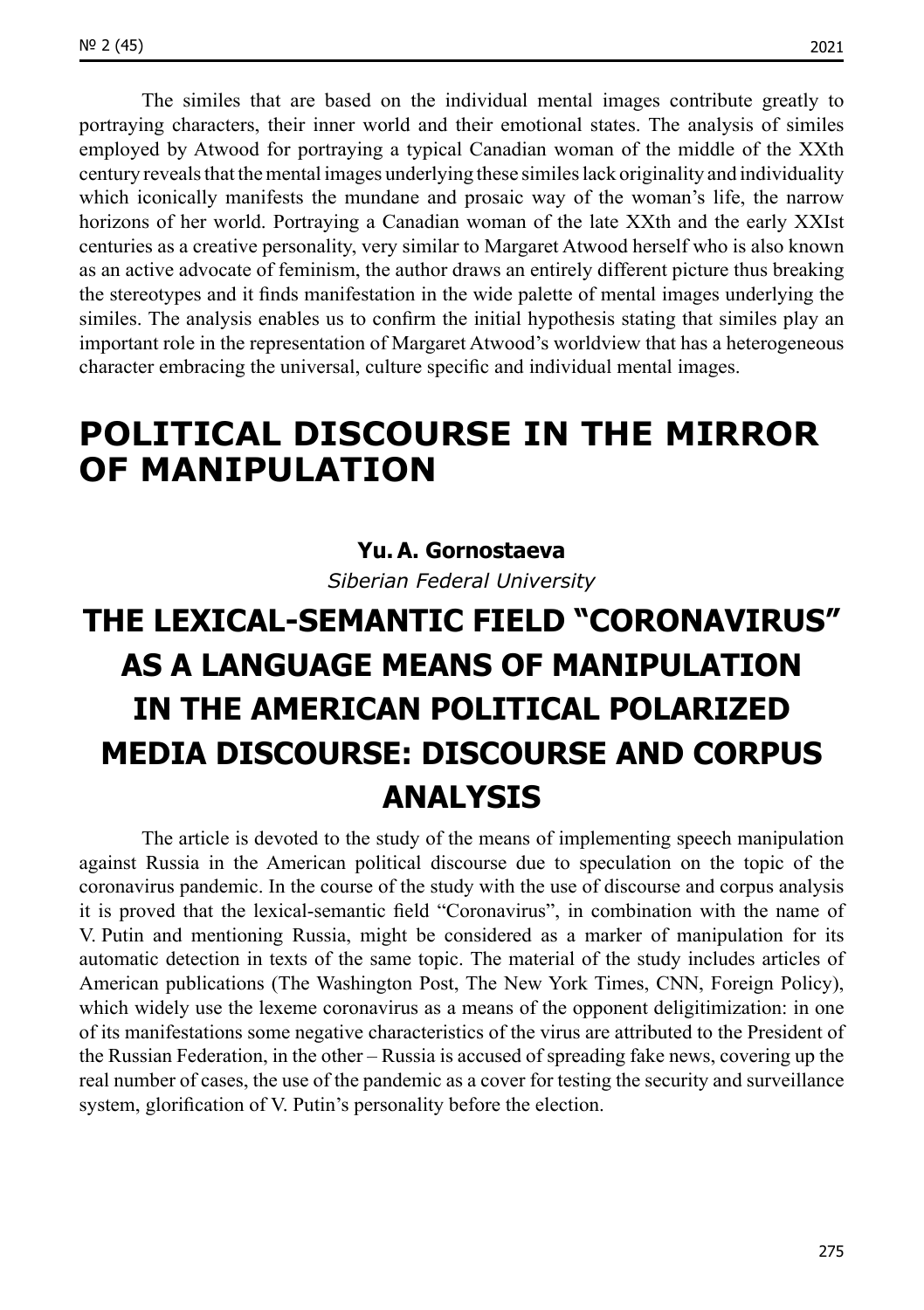### **WOMEN'S AUTO REFERENCE DISCOURSE**

**E.C. Dakhalaeva** *Siberian federal university*

# **«ONE'S OWN CIRCLE» – «OUTER CIRCLE»: FRAGMENTS OF DYNAMIC MODEL OF SELF-REFERENCE AND INO-REFERENCE COMPONENTS INTERACTION IN THE DISCOURSE FEMALE VICTIMS OF DOMESTIC VIOLENCE**

The object of this research is the self-referential discourse of a woman-communicant who has suffered from domestic violence. The term "self-referential" (applied to linguistic categories of various orders: discourse, nomination, genre, etc.) defines everything that relates to the speaker. The linguistic data have been collected on the basis of the French language based on the testimonies of victims reflecting on their common painful past with the aggressor, the moment of separation, her present life and her plans for the future. The notion "selfreferential discourse" proposed by S. N. Plotnikova is the key concept in this study. The term "ino-reference" has been borrowed from the works of the German philosopher and sociologist Niklas Luhmann, whose broad interpretation of the correlation between the concepts of "selfreference" and "ino-reference" allows having a new look at the first-person female discourse. To describe the self-referential discourse of this type of a communicant, not only nominations in the first person are now being considered. Along with the notions of "self-reference" and "ino-reference", the author proposes to apply to the notions of "one's own circle" and "outer circle" in the research. Thus, such concepts as "Family", "Friends", "Pacification", "Tranquility", "Security" are defined as self-referential, that is everything estimated positive for the speaker, and are verbalized in the victims' speech by means of the corresponding lexical units (terms of relationship, vocabulary with the positive meaning, etc.) and certain lexical and grammatical forms (predicates in the present and future tenses). The concepts "Violence", "Fear", "Hopelessness", "Struggle", which are actualized with the help of lexemes describing the aggressor, are identified as ino-referential. This is expanding the meaning of the notions of "self-reference". The purpose of this article is to reconstruct the dynamic model of interaction between self-referential and non-referential components based on the evidence of Frenchspeaking women who were subjected to domestic violence in their past. Lexical, grammatical and syntactic components are analyzed within the framework of "one's own self-referential circle" and "outer ino-referent circle". The author also defines the lexical and grammatical forms used for inner and outer circles. In the figure presented at the end of the article, one can see a scheme that demonstrates a complex set of interactions of self-referential and nonreferential components.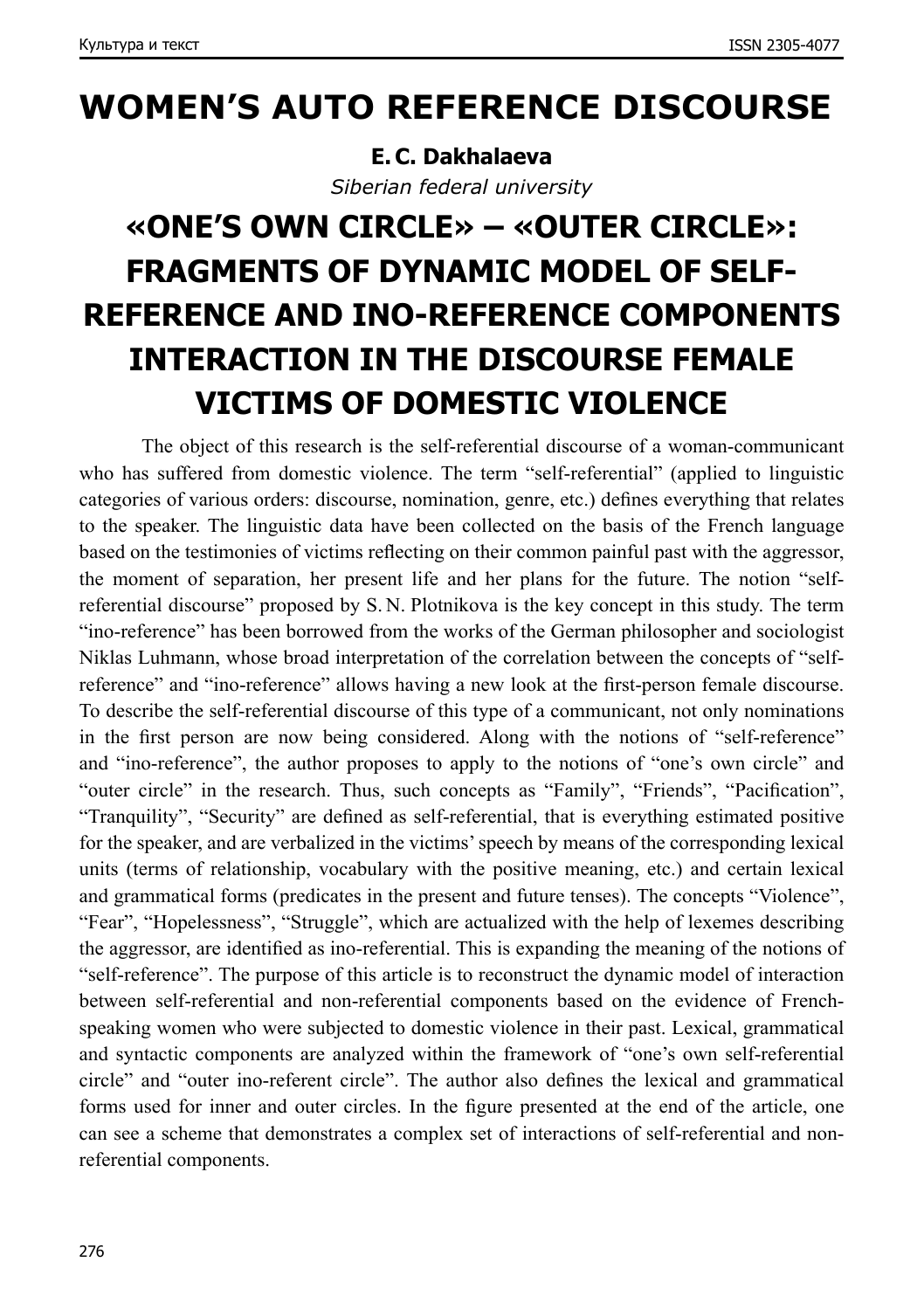## **CULTUROLOGY**

#### **T. M. Balmatova**

*Moscow State Institute of International Relations (University)*

## **GENDER RELATIONS IN SPANISH FLAMENCO CULTURE (BASED ON THE COLLECTION OF THE COUPLETS BY A. MACHADO ALVAREZ)**

Based on the material of flamenco lyrics from the collection of Antonio Machado Alvarez Cantes flamencos recogidos y anotados por Antonio Machado y Álvarez (Demófilo), a study of the relationship between men and women is carried out in the context of the culture of the unprotected layers of the urban society of Andalusia. Right in this environment the flamenco culture formed and existed until the second quarter of the twentieth century. The purpose of the study is to create a complete view of the origin, development and degradation of gender relations, special attention is paid to the texts of the songs, whose Russian translation are published for the first time.

Of the flamenco styles presented in the collection, only the martinets are alien to the theme of love, telling about crimes, punishment and life in penitentiary institutions. In all other styles, gender relations are the dominant storyline. In some verses, attention is focused on the appearance or character traits that are attractive or, on the contrary, repulsive for the opposite sex. In general, women are characterized by determination and willfulness, which is approved by men. Ladies, in turn, pay attention to the practical skills and abilities of men.

In traditional society, "popular rumor" played a significant role in the development of gender relations, however, there are examples of resistance and disregard of public opinion for the sake of creating an alliance with a loved one. When it comes to getting married, attention was paid to the girl's chastity and there was a custom to confirm it, providing evidence after the first wedding night for all to see. At the same time, the texts of the couplets allow us to conclude that extramarital affairs, adultery and prostitution also took place.

The passionarity of the Spanish people manifests in all shades of feeling, and the relief of characters often leads to the fact that the history of relationships goes from love to hatred, expressed in texts through harsh statements and curses. Good mutual love and constructive coexistence of a man and a woman also fell into the lens of a folk song, but in quantitative terms, couplets about happiness are few, while descriptions of suffering from unrequited or lost love make up the majority.

Spanish folk songs of flamenco are valuable not only as a source of information about the culture, life, traditions and views of representatives of a certain social stratum of the urban population, but are also an extremely interesting monument of literature and literary phenomenon that requires further close study.